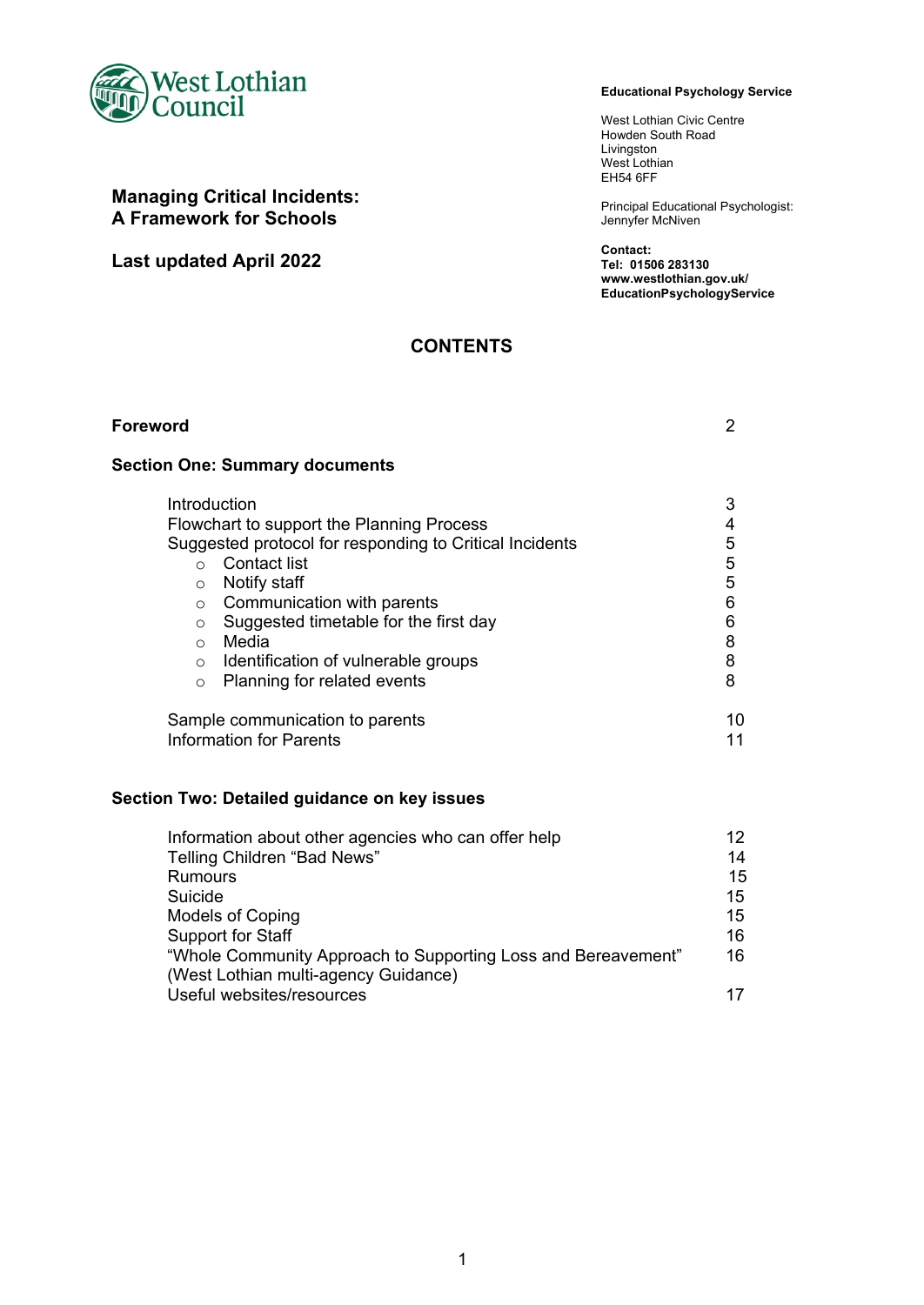## **FOREWORD: MANAGING CRITICAL INCIDENTS**

We are all aware of the shattering effect that serious incidents can have on a school community. These can range from the death of a pupil, a teacher or other member of the school community to events of national significance.

The guidance contained in this document recognises that, in times of distress, children, and indeed colleagues will turn for support to the people they know, and the staff of the school will have a key role in providing support.

When the need arises for a level of co-ordinated support and intervention that the school is unable to provide, school staff need to know who they can turn to and what resources can be provided for them.

Finally, young people need to learn to cope with grief and distress as part of their education for life. The guidance contains some recommended reading materials to facilitate this learning process.

The information contained in this document is based on experience gained by West Lothian Educational Psychologists over a number of years, in a range of settings and in the context of different types of incidents.

The document is designed to be used by schools to structure their own systemic responses to Critical Incidents. It is intended therefore that schools will take the information provided, discuss with key management colleagues and customise it to meet their own individual requirements. The broad plan developed for each school should be reviewed regularly as part of a planned process and in particular in the light of changes of key staff.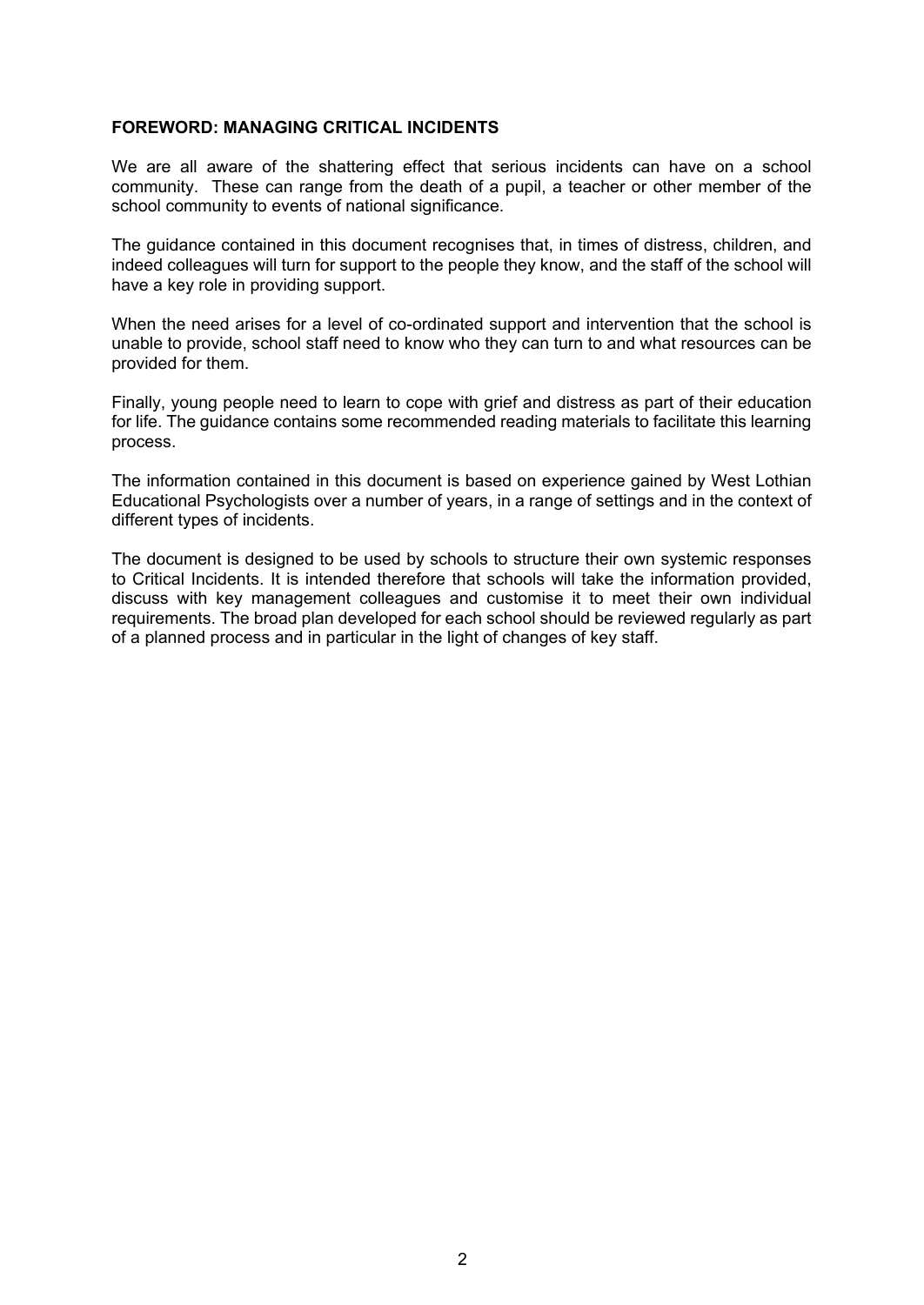# **Section One: Summary Documents**

# **Introduction**

The term "Critical Incident" can refer to a wide range of events from major disasters to localised single events. The council has procedures in place to deal with large scale emergency situations requiring coordinated multi-agency responses of the emergency services. These situations will utilise designated school buildings as rest centres for the local community especially where evacuations might be needed but they do not necessarily involve the school community in managing the incident.

The focus of this document is where a Critical Incident involves the school community directly and personally, typically an incident that involves the unexpected threat of serious injury or death to a member(s) of the school community. As such, a Critical Incident is accompanied by a sense of shock and disbelief. Senior managers find themselves having to make quick decisions in the context of a shocking and potentially disturbing event at a point when thinking clearly is especially challenging. In such unusual or extreme conditions, good decisions are harder to reach and managing the needs of the whole school community can feel overwhelming.

By their very nature, critical incidents are unpredictable. Examples of the type of critical incident which schools may have to respond to are : -

- The sudden death of a pupil or member of staff
- The suicide of a pupil
- Fatalities or serious injuries as the result of road traffic accidents: including school trips

Clearly, these incidents are not part of the normal demands faced by effective Senior Managers everyday of the school year. Each critical incident is a unique event in its own right and cannot be legislated for. What follows is therefore a flexible framework, based on the actual experiences of school staff which have been found to help them feel more confident in making considered decisions around the key issues raise.

It is intended that this paper should be read and discussed by those senior members of staff who would be in the position of 'managing' should their school be involved in a critical incident. An early opportunity to discuss how the framework could be applied is a useful preparation but is not expected to translate fully into managing any specific incident. The paper should be seen as a working document and 'customised' to the particular organisational structures of the school. It is designed as a resource to be referred back to, if and when required and should therefore be kept in a suitable location(s).

The aims of the paper are:

- (i) to support school managers to deal effectively with the initial stages of a Critical Incident by providing a simple reference
- (ii) to help schools recognise the needs of the whole community for emotional support
- (iii) to suggest ways in which these needs can be addressed and signpost some resources

The following page contains a flow diagram for supporting planning during a Critical incident.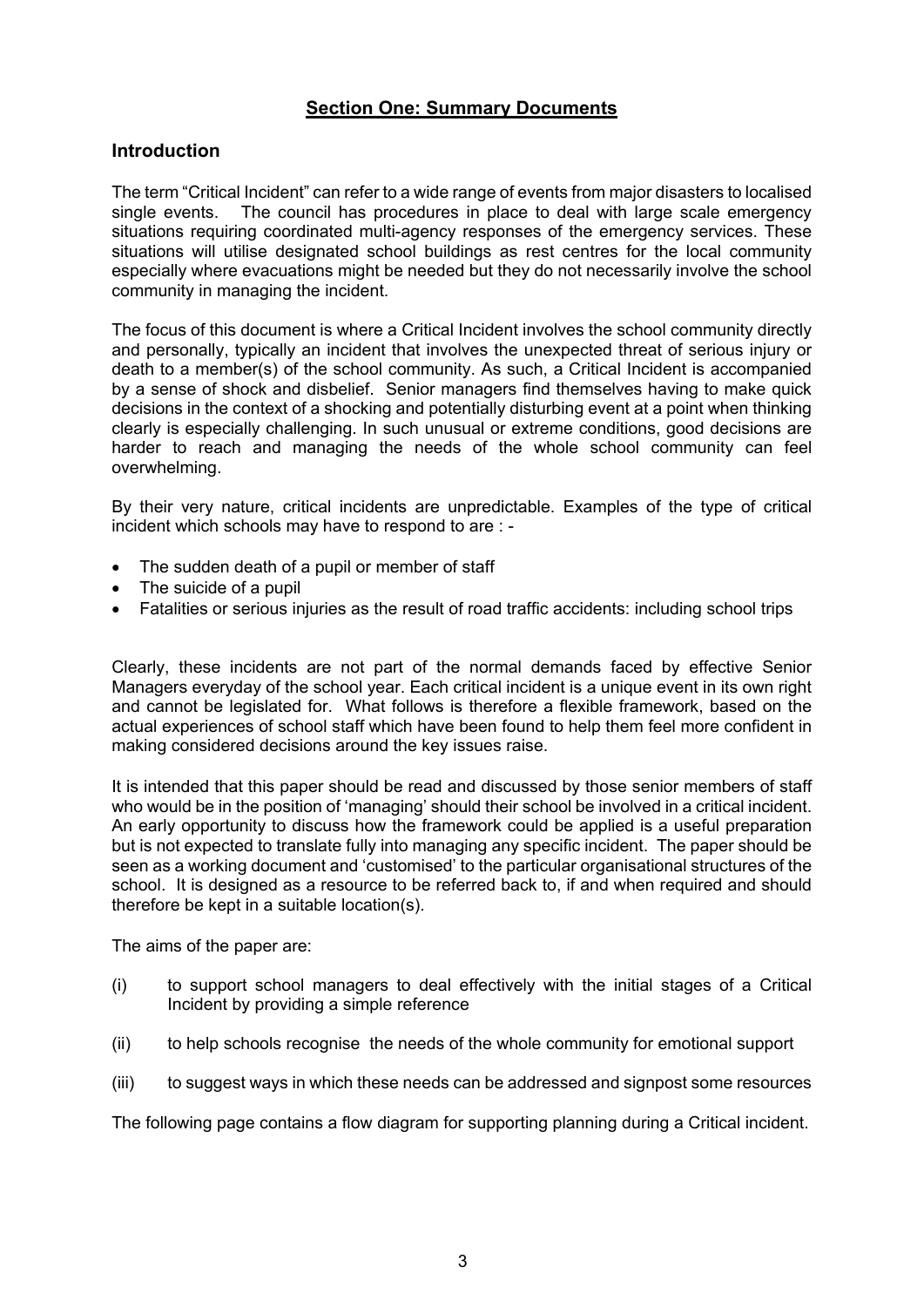## **CRITICAL INCIDENT**



**NOTIFY**

WLC: Head of Education Chairperson of Parent Council Corporate Communications

And where required: The Educational Psychology Service



**PREPARE**

Before school staff briefing

Timetable for the day

What to say to pupils

Communication to parents (if necessary)

Media statement (Corporate Communications will manage this process)



Support colleagues

Identify vulnerable children and young people

Increase availability of staff to support children and young people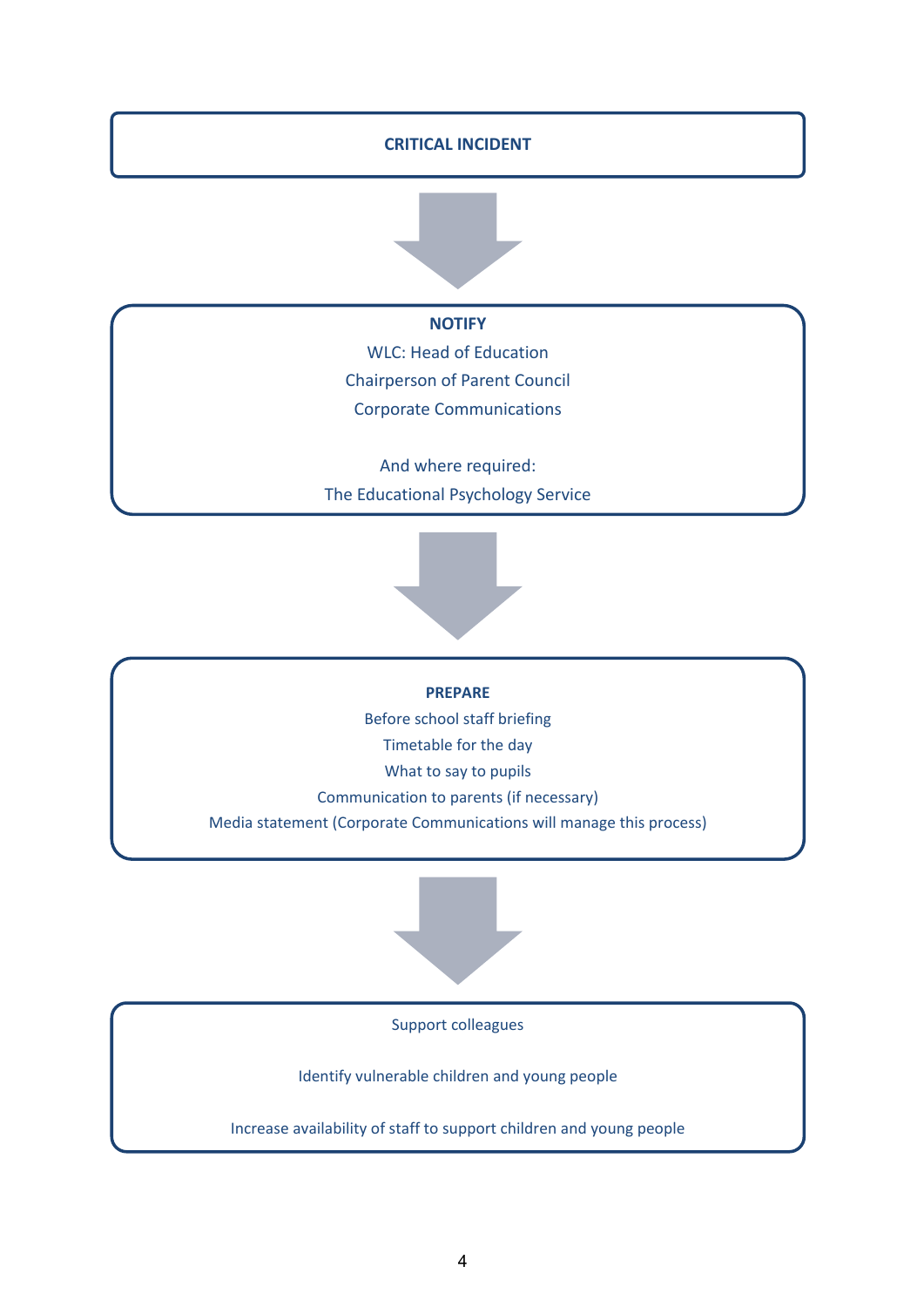# **SUGGESTED PROTOCOL FOR RESPONDING TO CRITICAL INCIDENTS**

# **Contact List**

Each school should take time to consider who their key contacts would be in the event of a Critical Incident and to ensure contact information is up to date and readily accessible. It can be the case that an incident occurs after school hours. The following list provides some suggestions:

- Head Teacher and Senior teaching staff
- Other key members of staff eg secretarial or janitorial staff
- Relevant Head of Service (Education)
- Chairperson of Parent Council
- Whoever is likely to answer the phone and potentially first to manage the initial details of a call – admin/clerical

### *Where required:*

- Educational Psychology Service (01506 283130)
- West Lothian Corporate Communications (Phone:01506 282005, 282006 or 282007)

Up to date emergency contact numbers for relevant members of the Education Senior Management Team can be found in the Emergency Telephone Directory.

If possible, designate a telephone in school for incoming calls only and provide the Authority with this number.

## **Notify Staff**

Notify key staff as soon as possible, even if the time seems inconvenient, it will provide more thinking time. Designate key tasks where appropriate. Consider the mode of communication and where it is felt that telephone contact is preferable, a calling tree system spreads the load e.g. SMT inform designated promoted staff who notify subject/class teachers. Provide all staff with the following information:

- A summary of the facts as they are currently known information frequently changes or is confused in these situations
- The time and location of an initial briefing for staff (before school/the next session).
- Any preliminary plans e.g. it is generally helpful for children to be told 'bad news' in class sized groups by familiar adults (see 'telling children bad news'). If possible, bring children together for an extended registration to be informed in an age appropriate way of key pieces of established facts around the incident and any changes planned to their normal routine.
- Ensure that any supply staff are informed and aware of the pupil details before teaching on the day.

Notify support staff, in time to prepare them for their role in supporting pupils. Vulnerable children in particular may have important relationships with support workers. Allow an opportunity for staff to discuss any concerns.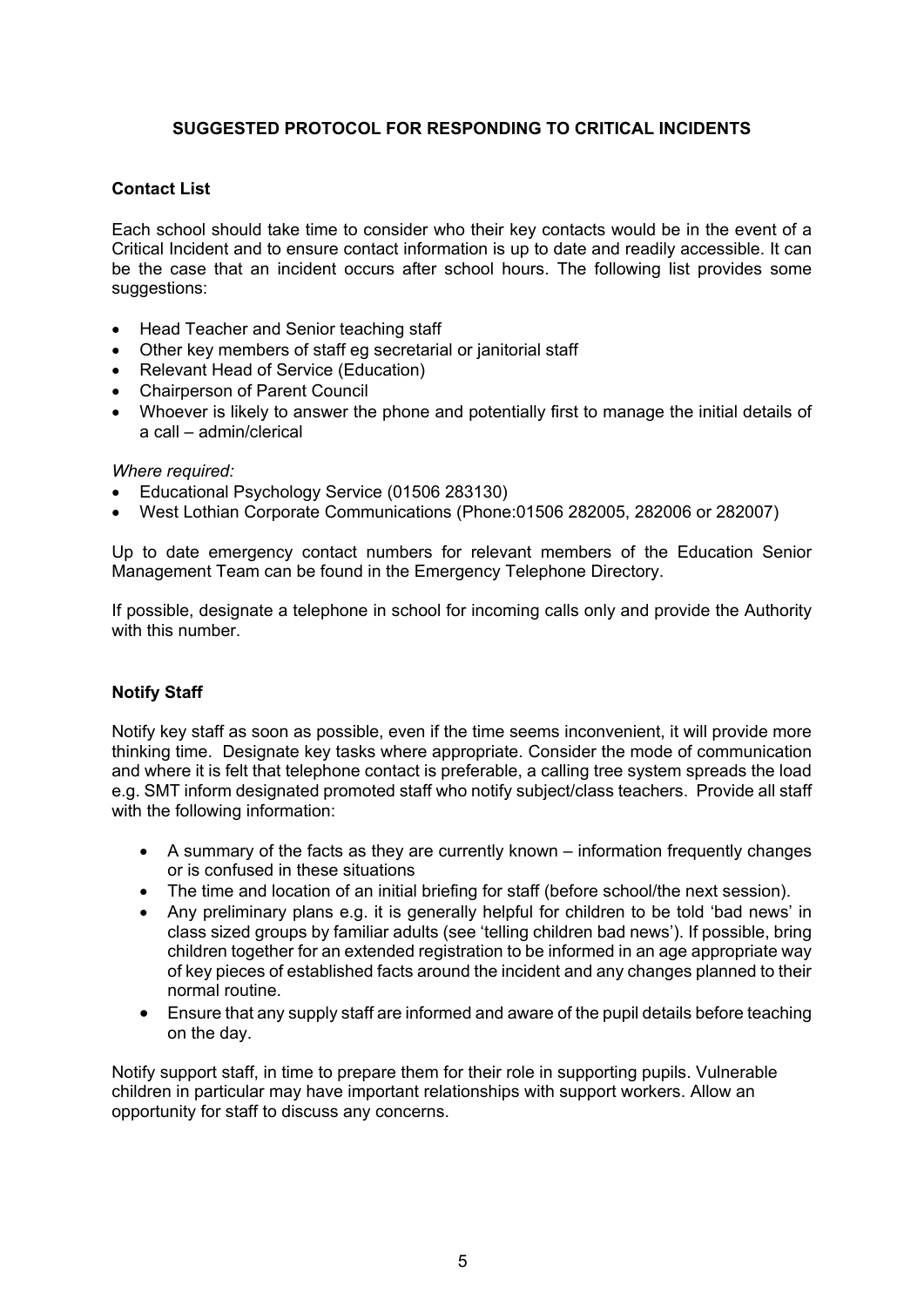Prepare a before-school staff briefing to include: -

- Updated facts
- Discussion of what staff will say to children and young people in broad terms
- Clarification of support for staff
- Permission for people to be upset
- Arrangements for increased support of vulnerable children and young people. Staff should consider those who are particularly vulnerable including those who are socially excluded, young people already struggling with their emotional well being and those who have suffered previous bereavements of any nature.
- Suggest the setting up of a specific area / base that will be staffed and where pupils can attend if they are particularly upset, with permission from staff.
- If the incident involves suicide, see notes on page 6 of this document

## **Communication with Parents**

Where possible, consider your process for communicating with parents regarding important incidents that happen in school as part of your general day to day operations. Follow this protocol during the critical incident. It is likely that this will involve the use of Groupcall in the immediate term.

Be mindful of Groupcall communications being sent to the family of the child or young person involved. In circumstances where a child has died, SEEMIS records can be amended to reflect this and to ensure that communications about the bereavement are not sent to the affected family. As soon as the SEEMIS record is updated, communications will no longer be sent to that family.

It is possible that schools may also wish to exclude immediately affected children from whole school communications. This is also possible through temporary removal of contact details within the system. Once communications have been issued, contact details can be re-inserted.

Support in this area can be provided by the central SEEMIS Team on: SEEMIS@westlothian.gov.uk

A sample communication for parents to let them know what has happened and how the school is dealing with it is included in this guidance (page 10). In some circumstances a helpline may be provided and the telephone number included with relevant information.

Careful consideration should be given to the use of any updated information provided on school web-sites and any information of this type should be agreed through Corporate Communications.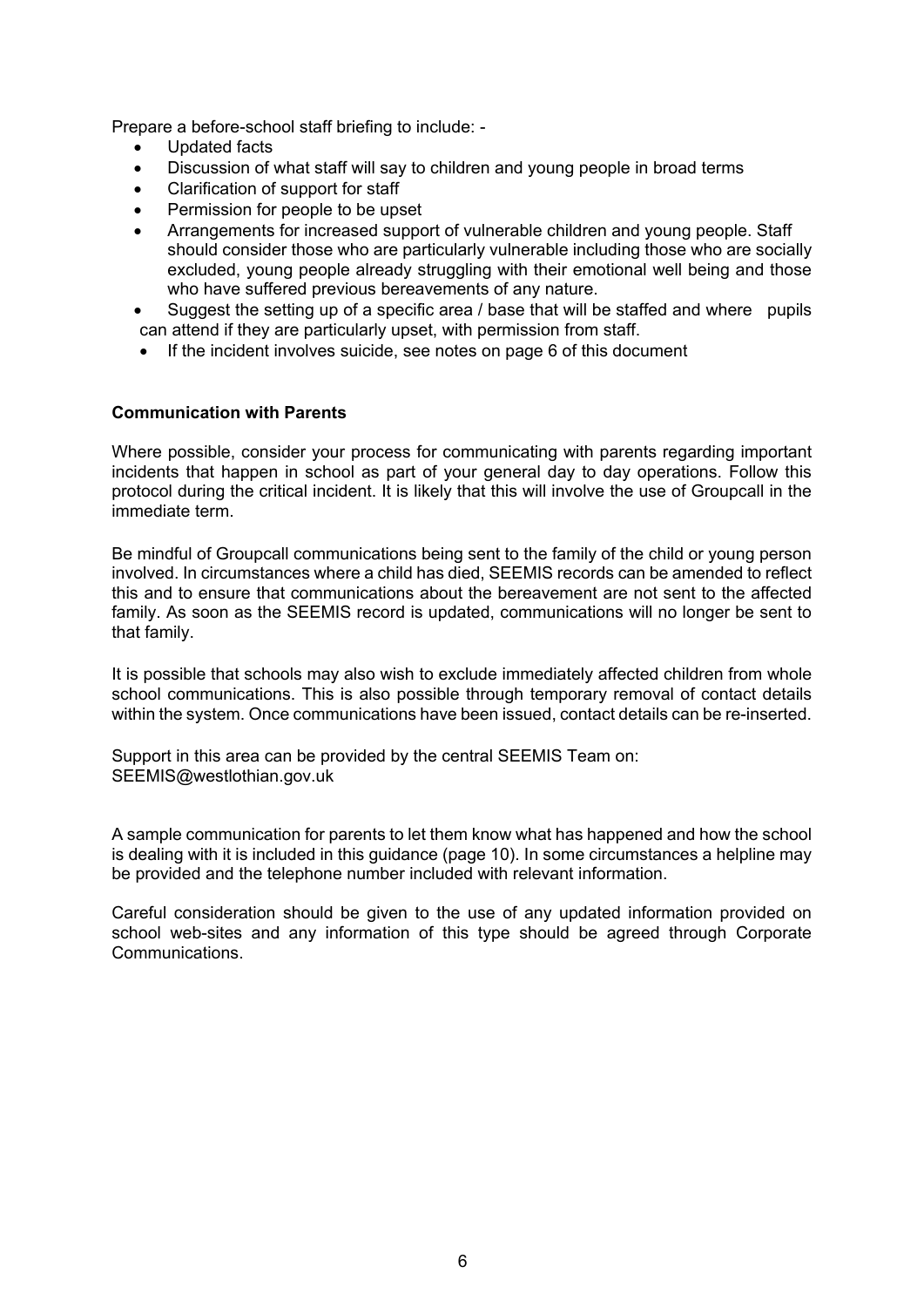# **Suggested Timetable for the First Day**

A proposed timetable for the first day is outlined below. The aim should always be a sensitive return to normal routines as soon as possible. Recognition that reactions to an incident will vary – some children will not be affected, some will be affected directly and some will be indirectly affected, perhaps as a result of personal experiences unknown to school staff.

# **Suggested Timetable for Day (Primary)**

Normal routines should be adhered to wherever reasonable but a possible structure for the first day might be:

- before school staff briefing
- class group discussions / reflections / sharing
- sensitive return to "normal" routines / timetable
- Staff re-briefing at lunch time
- Class based, end of day discussion / information sharing / letter distribution
- whole staff meeting to reflect on the day's events
- plan next steps

# **Suggested Timetable for Day (Secondary)**

Normal routines should be adhered to wherever reasonable but a possible structure for the first day might be:

- In some circumstances school management may judge that early assemblies for each year group, given by an appropriate member of SMT will be appropriate. The pupils will be given updated facts. However, bringing large numbers of upset pupils together may create additional anxiety and should therefore be carefully considered within the context of the incident and an understanding of the pupils.
- An alternative would be, a delayed bell at the beginning of the day. This could provide senior staff with an opportunity to meet with key class groups to inform pupils and to explain what will be happening.
- Interval staff briefing where there will be updated facts and a discussion of what staff will say to young people in broad terms.
- Clarification of support for staff (school counsellor, Educational Psychology Service, West Lothian Council Occupational Health (via Head Teacher) staff support and Professional Association helplines.)
- Arrangements for increased support for young people.
- Vulnerable group discussions / reflections / sharing
- Where considered appropriate a whole year assembly
- Communication to parents informing them of the death of a pupil / member of staff.
- Whole staff meeting
- Plan next steps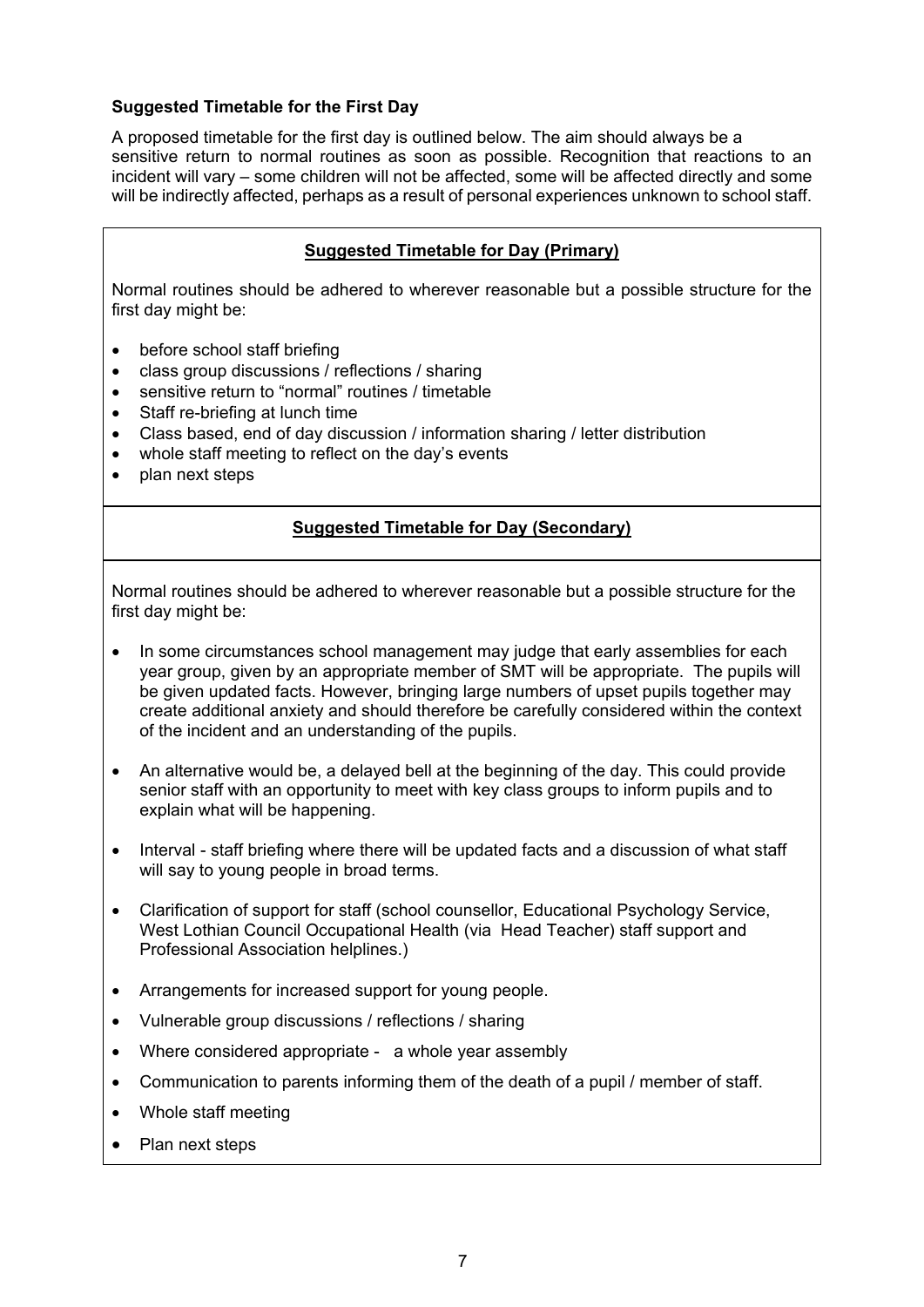## **Media**

All media responses should be dealt with through West Lothian Corporate Communications Team. Staff should not discuss the details of a crisis with the media and should direct all enquiries to the Corporate Communications Team who will consult with the school via a Senior Officer from the Education Service.

The Senior Officer will also take responsibility for dealing with reporters who, in some circumstances may be around the school building, trying to speak to parents or pupils. Staff and pupils should be alerted that the media may be present but that the authority is dealing with this and they should not feel pressured into saying anything.

It may be helpful for a Senior Manager or pastoral staff to tour areas of the school/join colleagues who are finding it difficult to manage the feelings generated. A colleague popping in to a lesson can be supportive and communicates to children and young people that the school community is acting coherently and supporting each other.

## **Identification of vulnerable groups**

It is important to identify any particularly vulnerable groups. These may include:

- The affected class/vear
- Friends in other year groups/schools
- Siblings in other year groups/schools
- Children who have experience of loss and / or trauma
- Children and young people who are in families under stress or who are Care Experienced and / or accommodated.
- Children and young people who are known to have experienced difficulties in managing their emotional wellbeing.

Staff may need to monitor how these groups of children and young people are coping and provide them with greater supervision or pastoral support. Children who are vulnerable are likely to need more security and this can be provided by a sensitive adherence to routines and appropriate boundaries. Keeping children in familiar groups provides continuity and coherence and a balance of reactions and coping strategies within their peer group.

### **Planning for Related Events**

Prepare for the possibility of other events related to the critical incident which could include any of the following:-

- **-** Hospital Visits
- A Fatal Accident Inquiry
- **Funeral Service(s)**
- On-going Police Investigation
- A Trial which may be delayed or protracted
- **Anniversaries**

NB: A collection or memorial service may be considered but care should be exercised in the case of **suicide** - nothing should be done to glorify this event as in certain circumstances modelling behaviour can be triggered. It would not, for example, be advisable to set up a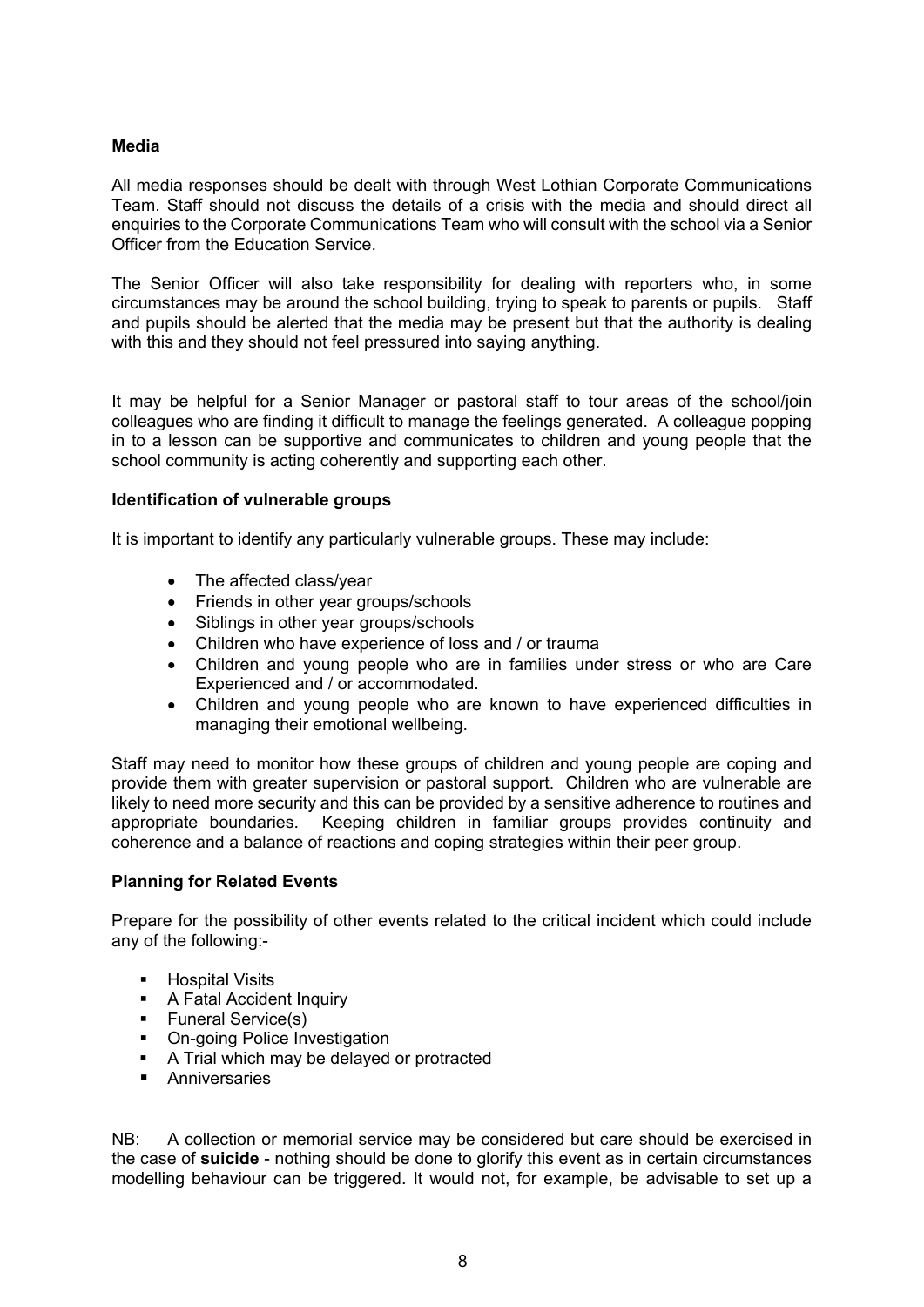permanent memorial (benches or trees). Instead, a collection to be donated to an identified charity in the person's name is an appropriate gesture with the family's consent.

The attendance of pupils and staff at funerals needs to be carefully considered. Decisions should take account of the wishes of the family of the deceased and the understanding of the pupils from the school. (For more information on this issue, please refer to "A Whole Community Approach to Supporting Loss and Bereavement." Available through the Moving Forward in Learning Health and Wellbeing work group)

If pupil representatives are to go from school, permission from their parents should be sought and attention given to the emotional support available immediately after the funeral. Consideration should be given to the preparation of staff both prior to the funeral and after the service for emotional support.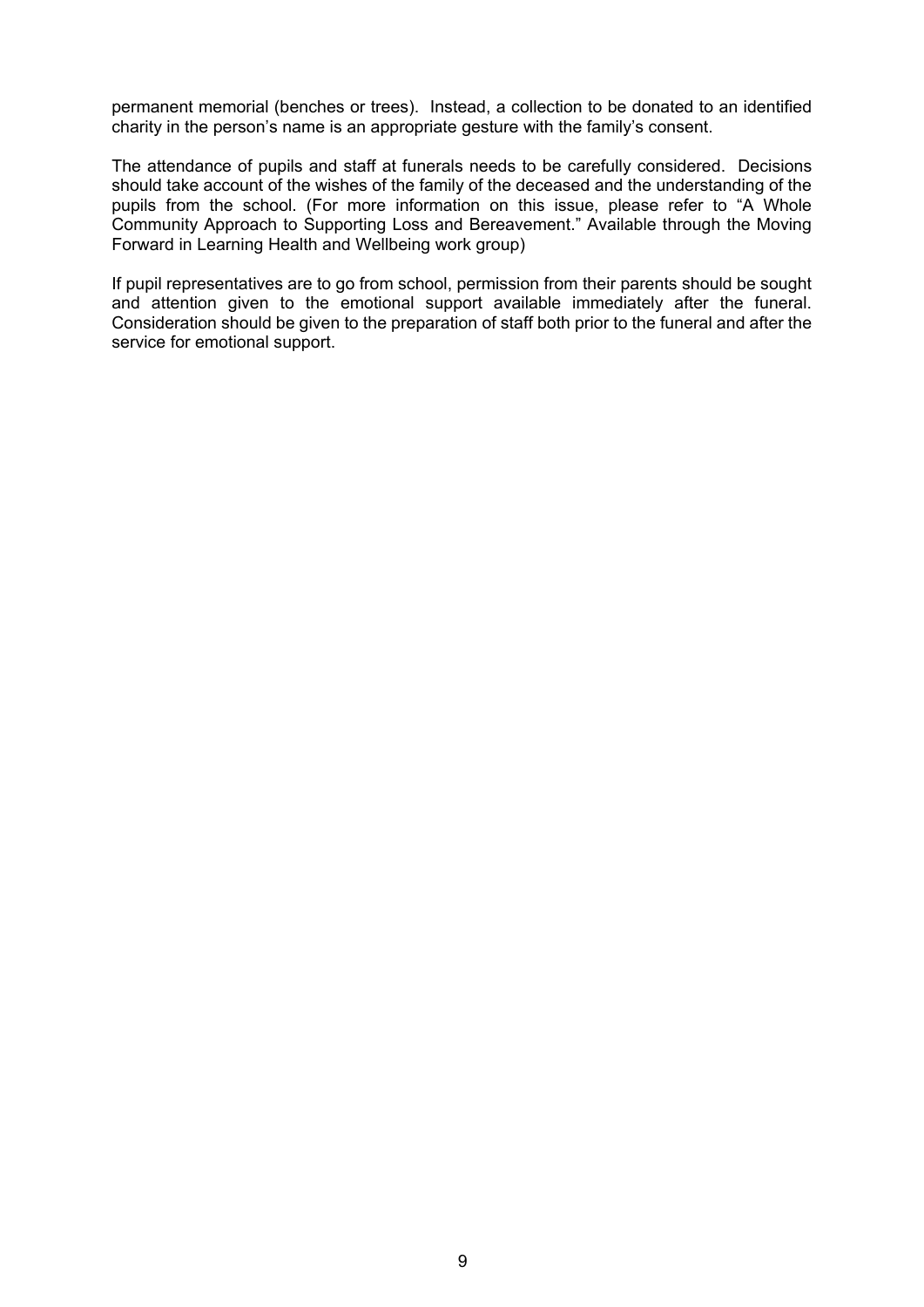# **Sample Communication to Parents**

Dear Parent/Carer,

It is with great sadness that I have to inform you about the (sad/sudden/unexpected) death of Xxx, one of our pupils/teachers in Primary/Secondary X. The children/young people were told this morning by their class teacher/in assembly.

Xxx's family have given us permission to say that they died as a result of (an accident/illness/unexplained event) /the full details are not known at this stage. Your child may or may not want to talk about it, but it is likely that s/he may need reassurance at this upsetting time.

Our thoughts are with Xxx's family at this difficult time, and the whole school community sends them our sympathy and support. We will be considering a memorial in consultation with their relatives in due course but in the meantime, we are trying to keep school routines as normal as possible over the coming days whilst allowing the children/young people opportunities to talk about Xxx if they want.

If you have any questions or comments, please do not hesitate to contact me. If you feel that your child needs extra support, please let us know.

Yours sincerely,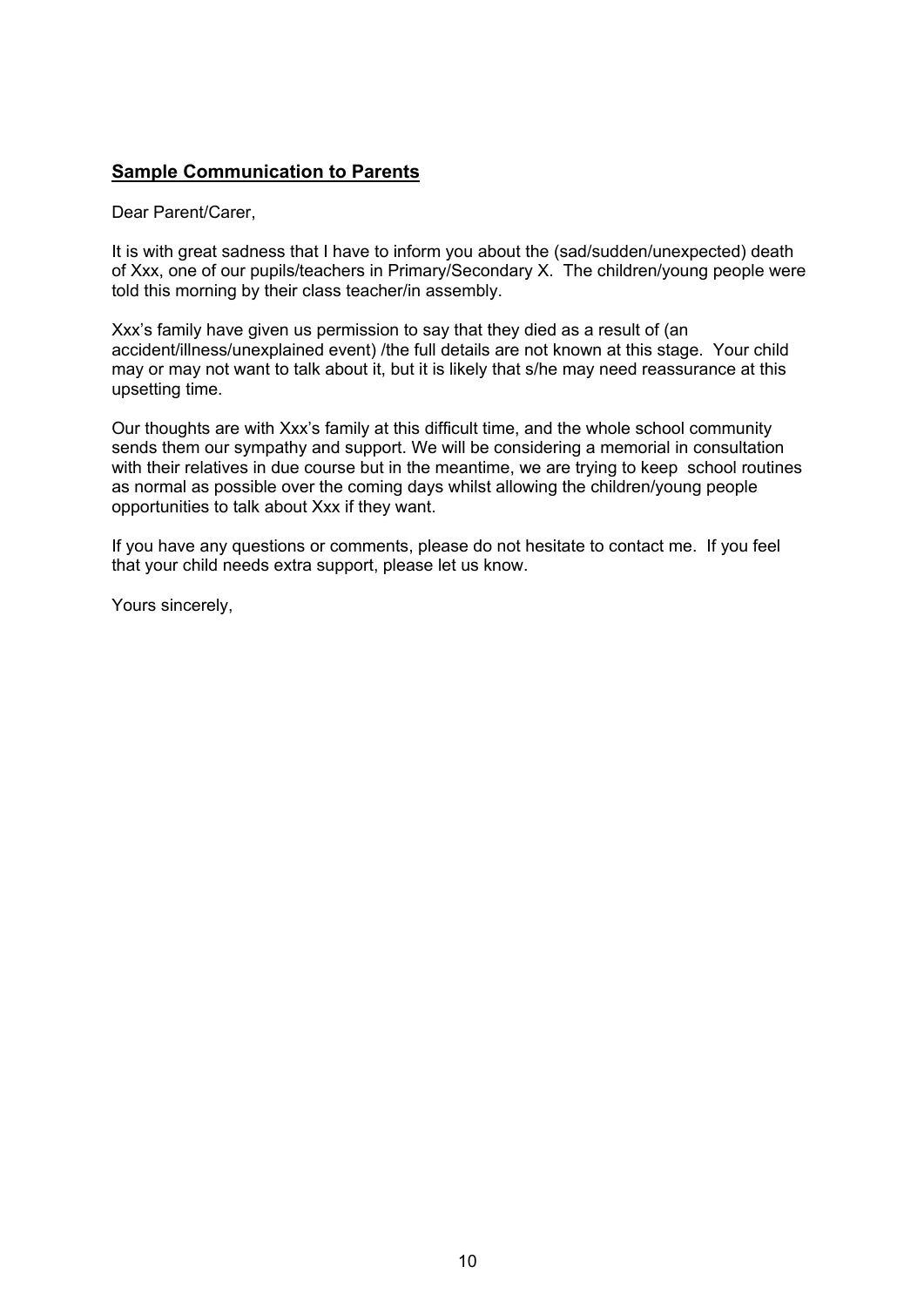The following information may be useful for sharing with parents in the initial stages of a critical incident.

# **Information for Parents**

It is normal for children to deal with "bad news" in different ways. It is very difficult to predict how any individual child will respond. Some children may be immediately sad or angry while for others, they will have no obvious response until something occurs that makes the loss 'real' or personally meaningful.

## **When children are stressed or worried, it is normal for them to show some of these signs. They may be:**

- More clingy, anxious, emotional
- More difficult to put to bed, have difficulty going to sleep or staying asleep or have nightmares
- Needing to go to the toilet more often than usual
- Showing loss of recently acquired skills (eg wetting the bed, being more accident prone/clumsy or forgetful)
- Finding routine skills more challenging
- Wanting to talk about what happened, or not wanting to talk
- Re-enacting a feature of the event through repetitive play / ask the same questions
- More likely to make "silly" mistakes, have difficulty concentrating or struggle to remember things
- More irritable or short tempered
- Experiencing physical symptoms e.g.. feeling sick / headaches
- Showing a reduced sense of humour or be more 'moody' than normal

### **These are some ways in which you may help your child:**

- Provide more reassurance than usual
- Stick to routines as far as possible
- Be understanding and accept your child's reactions to the circumstances
- Be available by providing time and support for your child to acknowledge his/her feelings
- Sensitively maintain the usual boundaries and expectations of behaviour
- Try to be consistent, clear and patient in what you say
- Acknowledge that the event was distressing but balance with re-assurance that the world is usually reliable, predictable and dependable.
- Make allowances for your child (and yourself)
- Listen to what your child is saying rather than what you think they might be saying. Don't deny or contradict your child's perceptions but appropriately challenge rumours or speculation.
- Be prepared to answer the same questions over and over, this can be your child's way of making sense of the situation.

**Most children cope well with "bad news" when they are given the kind of support suggested here. However, if you have continuing concerns about your child, please seek advice from the school.**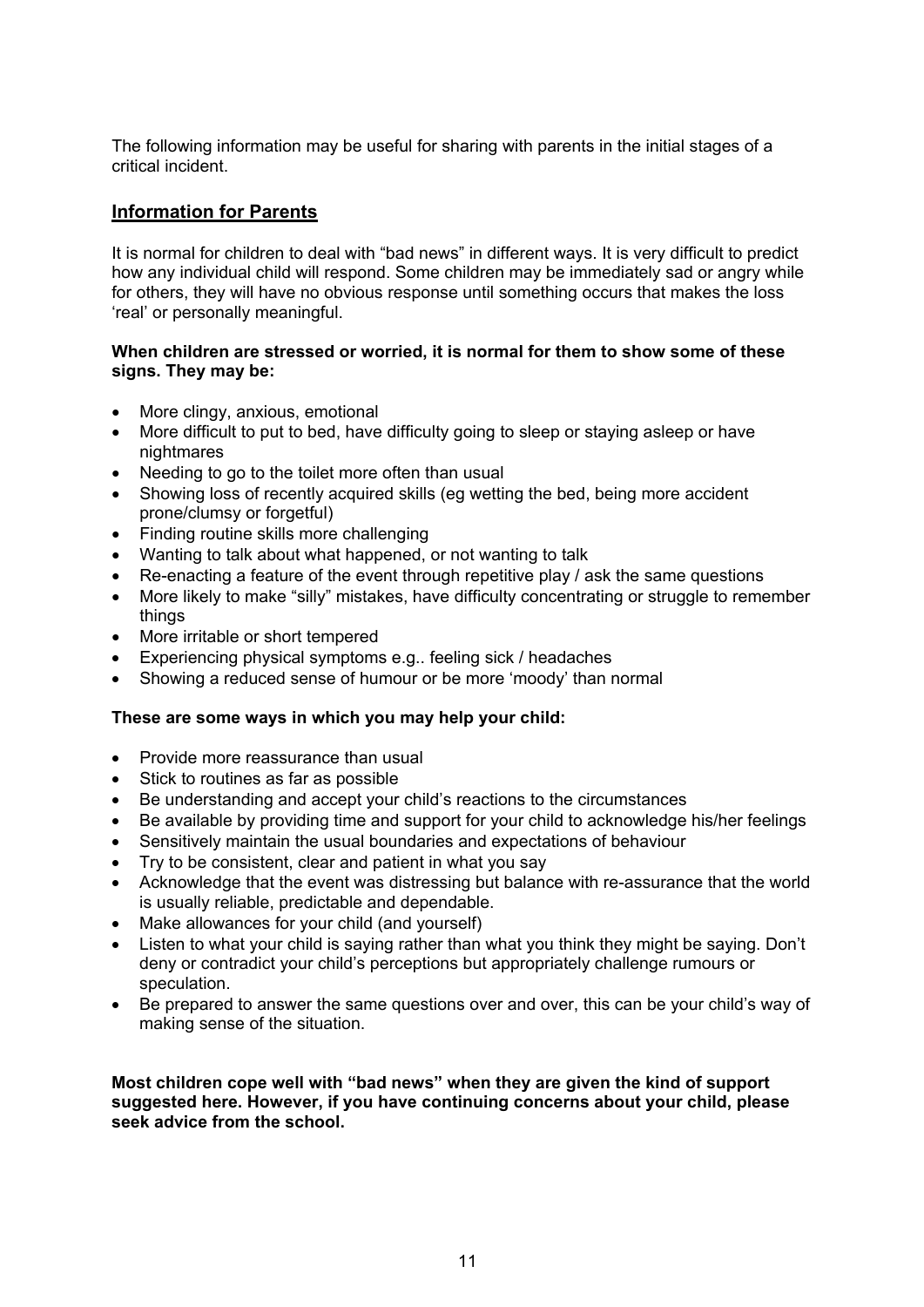## **Section Two: Guidance on Key Issues**

### **Information about other agencies who can offer help**

Below is a list of local agencies and what they can offer schools in the event of a Critical Incident. This is not an exhaustive list and schools may be aware of other agencies who are able to offer support.

Sometimes, schools can feel overwhelmed by the incident and by the offers of support received. It is important therefore that someone is identified to co-ordinate the support and to ensure that it is appropriate to the immediate needs of the school.

"Emotional first aid" (children being spoken to and reassured by familiar adults or peers) is very important immediately after the incident. Schools can also support pupils and staff in the longer term through their own staff and pastoral care resources. However, for some staff and pupils, more formal support may be required. In these cases, referral to other agencies will be necessary.

Careful discussion about the issues to be addressed, the timing and appropriate referral / permissions required will ensure the appropriate referrals to partner agencies are made. Educational Psychologists can support this process.

## **Educational Psychology Service (EPS)**

The role of the Educational Psychology Service in a Critical Incident is firstly to provide a speedy response for consultation. Members of the EPS have considerable experience of supporting schools who are dealing with a Critical Incident.

Our primary aim is to support the school's SMT to make good decisions in a situation that is unfamiliar, potentially shocking and constantly evolving. We also aim to help assess and prioritise the needs of all members of the school community. The prime focus of our work is to strengthen, not replace, the support systems already available in the school and to facilitate the sensitive return to normal routine appropriately.

To this end we can offer a range of interventions with both school staff and children. These might include whole staff support meetings, consultation with individual members of staff, group meetings with children and general advice and consultation to the SMT. Finally our role is to help the school consider if onward referrals are necessary and if so, to whom and when. The EPS can be contacted on 01506 283130.

### **Chaplaincy Team**

The Chaplaincy Team are available to support schools in a range of areas including Critical Incidents. In relation to Critical Incidents, the team can offer support to staff in schools following cases of bereavement. They may also offer support to individual or small groups of pupils as appropriate.

Schools can contact the service through their own Chaplain.

### **Inclusion and Support Service**

The Inclusion and Support Service (ISS) brings together existing teams from Education and Social Policy to support children, young people and families with additional support needs. The service includes the Inclusion and Wellbeing Service, who provide educational support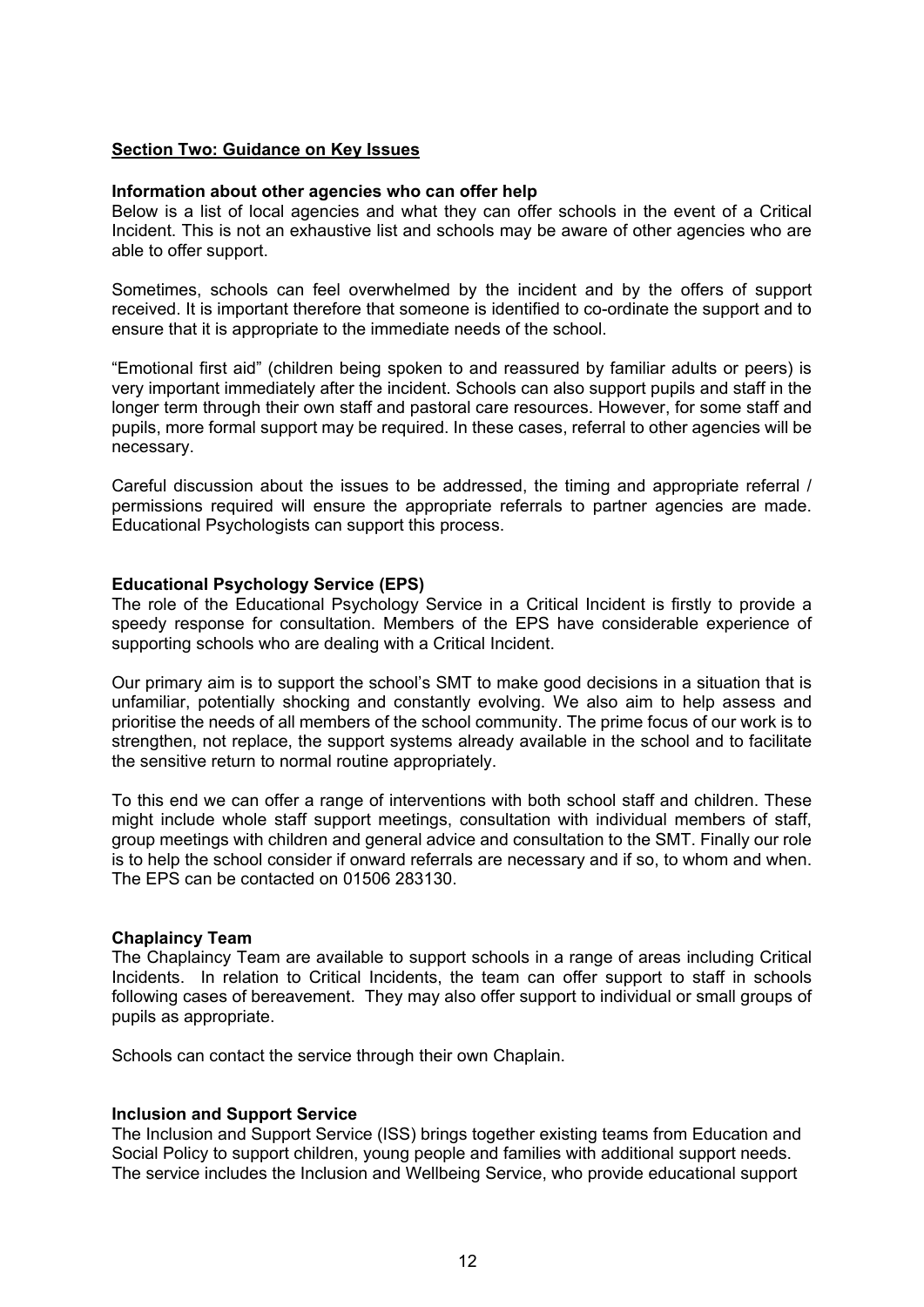from their Early Intervention and Secondary Teams for children and young people aged 0- 18. The ISS also includes social policy teams from the Children and Young People's Team, Mental Health and Wellbeing, Parenting Groupwork and Attendance Improvement Management Service.

Referrals to the service are made using an online digital form which can be accessed using the same link as the one outlined below for the Wellbeing Recovery Group.

## **Wellbeing Recovery Group (longer term support)**

In the longer term, referrals can be made for pupils who are not coping with the aftermath of the incident. Individual referrals for the above services should all be forwarded to the Wellbeing Recovery Group. Referrals to the group can be made here: [https://publicprotectionwestlothian.org.uk/article/68888/Wellbeing-Recovery-Group-Referral-](https://publicprotectionwestlothian.org.uk/article/68888/Wellbeing-Recovery-Group-Referral-Form)[Form](https://publicprotectionwestlothian.org.uk/article/68888/Wellbeing-Recovery-Group-Referral-Form)

## **Mental Health Link Workers**

In incidents where staff have concerns about the effects of trauma on children, further advice and consultation can be sought from the Mental Health Link Worker. In cases where it is felt that more direct input may be required, the Child and Family Psychiatry team can be contacted for telephone consultation using this number: 01506 434 274

## **Health Services**

The Community Health and Care Partnership (CHCP) can provide schools and parents with a series of leaflets designed to support those affected by bereavement. These can be accessed through the CHCP at St John's Hospital.

### **School Nursing Team**

The School Nurse service in West Lothian aim to support all children, young people and their families with a variety of issues including physical, sexual, emotional and psychological health. In order to achieve this, there is a named School Nurse for every school who can be contacted for advice and/or consultation following an incident in school.

The School Nurse service can be contacted on 01506 651 824 or by e-mail at [SchoolNursingWLothian@nhslothian.scot.nhs.uk](mailto:SchoolNursingWLothian@nhslothian.scot.nhs.uk)

### **Heads of Service (Education)**

In the event of a Critical Incident, schools are required to contact the Head of Service to inform them of the event. In response to this, the relevant Head of Service will provide advice and consultation initially by telephone and will arrange to visit the school. They will also advise Head Teachers that the Educational Psychology Service can be contacted for further practical advice and support.

The Head of Service will facilitate the Head Teacher in making decisions relating to the running of the school day and will take responsibility for liaison with the press via the Council Media Office in order to alleviate this pressure on schools.

The Head of Service will maintain contact with the school and the media office following the event at regular intervals until it is agreed that this is no longer necessary.

In the case of the absence of the Head of Service, another Head of Service or nominated senior officer, will be identified to support the school.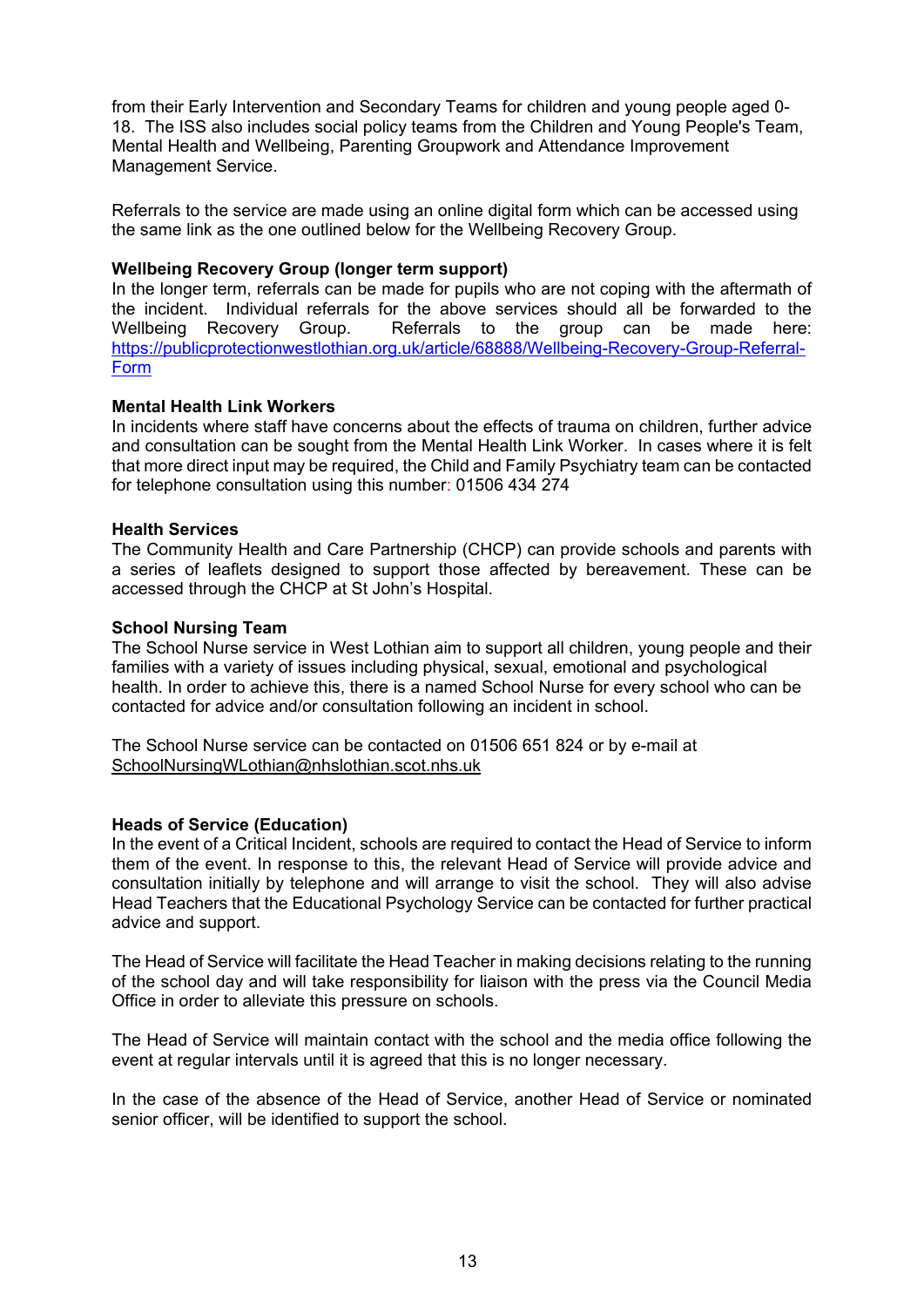## **Telling Children "Bad News"**

Teachers need time to consider/prepare their role in managing this task. They will need support from colleagues and possibly other professionals. Below is a suggested structure for a session in which children are to be told distressing news.

## **Overview**

- I Preparation:-
	- Explain that you have some very bad/difficult news to tell the class.
	- Highlight that people react differently in these situations because everyone is an individual. Some people may be very upset, some people will feel less upset but there is no 'right or wrong' way to be. If anyone feels like crying (including you!) they can.
- II Facts:-
	- Explain you will tell the children the facts as you understand them but that our understanding may change as new information becomes available.
	- Stick to the facts, acknowledge uncertainty and don't speculate or make promises e.g. this won't happen to you/will never happen again.
	- **Emphasise the following, where appropriate e.g.** Accidents  $\rightarrow$  No one was to blame. Illness/Suicide  $\rightarrow$  The uniqueness of the person's situation. Murder  $\rightarrow$  The rarity of the event and how unlikely it is to happen to anyone.
	- Be aware of the implications of language used so, saying someone "fell asleep"; was "lost" or "went to heaven" are likely to raise further questions (where is heaven? will they come back?) or anxieties about going to sleep or getting lost.
	- $\Box$  Using the word 'died' is perfectly acceptable. For many children their understanding of death is worth exploring e.g. what has their previous experience been, particularly what happened after the person died. Very young children, for example, do not understand the abstract concept of death as a permanent state.
- III Class Discussion:-
	- Invite children to express their thoughts, to comment, ask questions and raise concerns. Validate these as appropriate but do not try to answer them all. Write down questions so they do not get lost and can be referred back to. Be aware of different cultural, social and religious beliefs e.g. some people think ..... but others believe..… What do you think?

Don't be afraid of saying I don't know - it is honest and open. Don't be pressured into making decisions regarding belongings, seating arrangements, memorials, or tributes. Allow yourself thinking space to consider children's suggestions or ideas, they will need to be discussed with other people (school or family personnel) and can be revisited later. In primary schools, teachers should feel OK to discuss with the class how they want to manage the issue of the child's personal spaces and storage within the class and come up with a joint plan with the children. In Secondary schools, consideration should be given to the same issues relating to personal items such as lockers and / or spaces for storing completed work.

IV Conclusion:-

End the session by saying how pleased/proud you are of how the children have responded. Explain that you all have lots to think about and talk about over the next little while. Outline the plan for the rest of the day as you understand it - highlight any changes.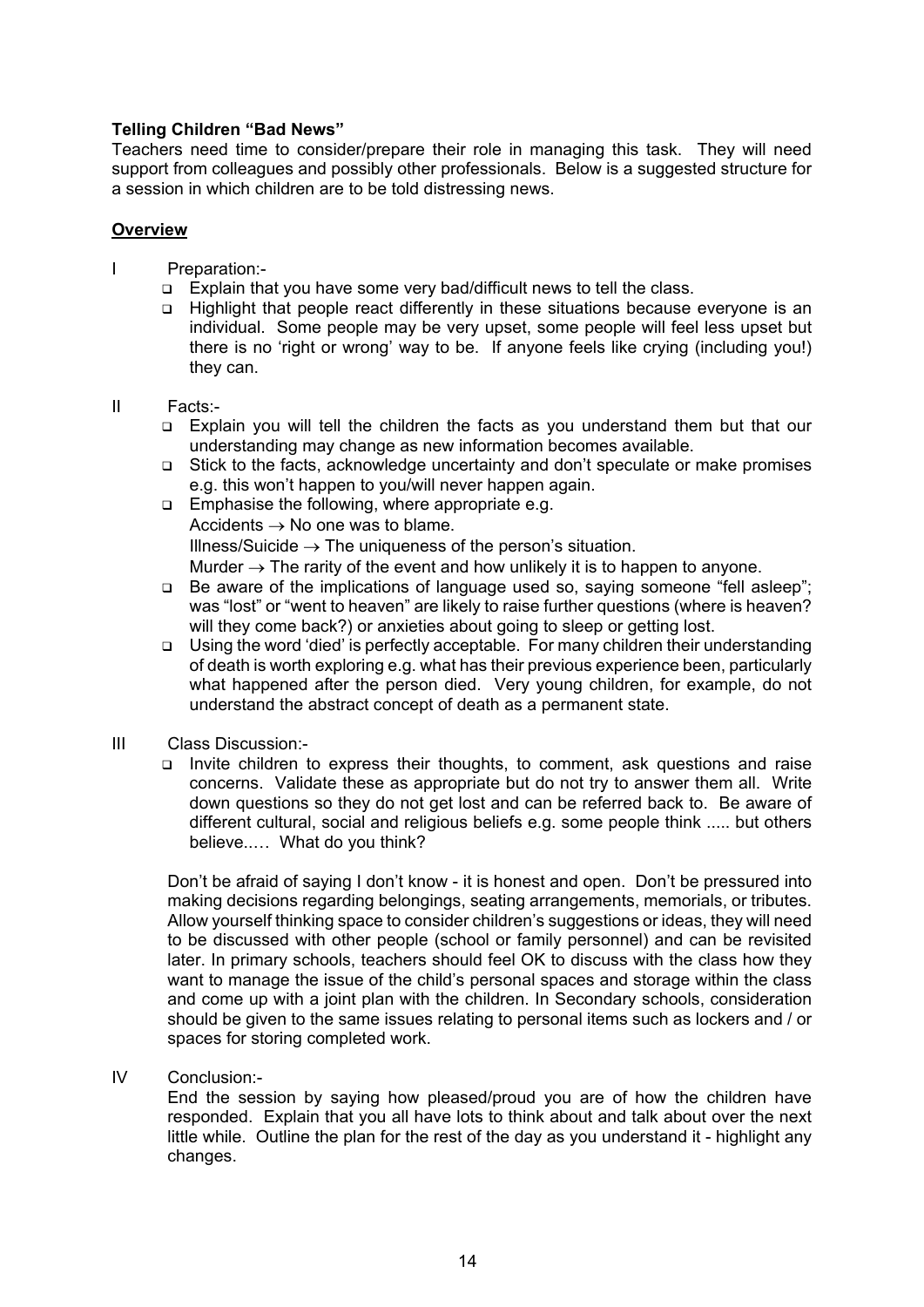# **Rumours**

At some point it is likely that rumours may circulate and this is most helpfully seen, in part, as a need to resolve uncertainties - they are generally 'explanations' of things which are unknown or inexplicable and an attempt to 'make sense' of things which are incomprehensible. If rumours become problematic or malicious they may need to be dealt with by explaining the difference between fact and opinion and encouraging children to check the source of information. Reassuring children that staff will tell them the truth as facts/information develops can help the rumours to be minimised and encourages pupils to trust the adults. For some children, the need to try to take control of a situation by asserting opinions as fact is very powerful.

The plethora of social media platforms and devices has given rise to a range of ways for young people and the public to communicate with each other. Schools will already have on-going discussions with pupils about the appropriate use of this media and reminders on keeping safe on-line would be timely.

## **Suicide**

There should be extra attention given to the use of social media in the event of a suicide. Evidence strongly suggests that the setting up and use of R.I.P sites should be discouraged as they can often be seen to glamorise death and to reflect a more heroic sense to a completed suicide. For young people who are already faced with multiple life challenges, exposure to such sites is unhelpful. Although schools cannot control use of such sites, they should make their position clear.

Increased awareness in schools around suicide can support young people developing empathy towards others experiencing thoughts of suicide, increased awareness in schools does not increase young peoples risk of suicide. Further training in this area can be sourced through the Applied Suicide Intervention Skills Training (ASIST) programme which is delivered nationally.

<http://www.chooselife.net/Training/asist.aspx>

## **Models of coping**

Do not be afraid that as a key adult working in school, becoming tearful or upset is either unprofessional or damaging for children. In reality the opposite is probably closer to the truth: teachers come into the profession because they care about children and if something distressing happens it is entirely congruent that teachers will be upset. Equally for children to see adults being able to tolerate and accept their own feelings in an open but contained way reassures them that these feelings are manageable/bearable. In other words children need to learn how to grieve; they do this by watching others.

Young People who experience grief have reported that the following types of supports can help:

- Extra time to finish work
- All teachers need to know it is easy to miss the email
- Don't ask me why I am in the corridor I won't be able to answer honestly
- Extra help from those who already know me
- 1:1 catch up time for work I have missed or when I've been struggling to concentrate
- I want the choice to know practical things police investigation, what is crematorium, what happens at a funeral?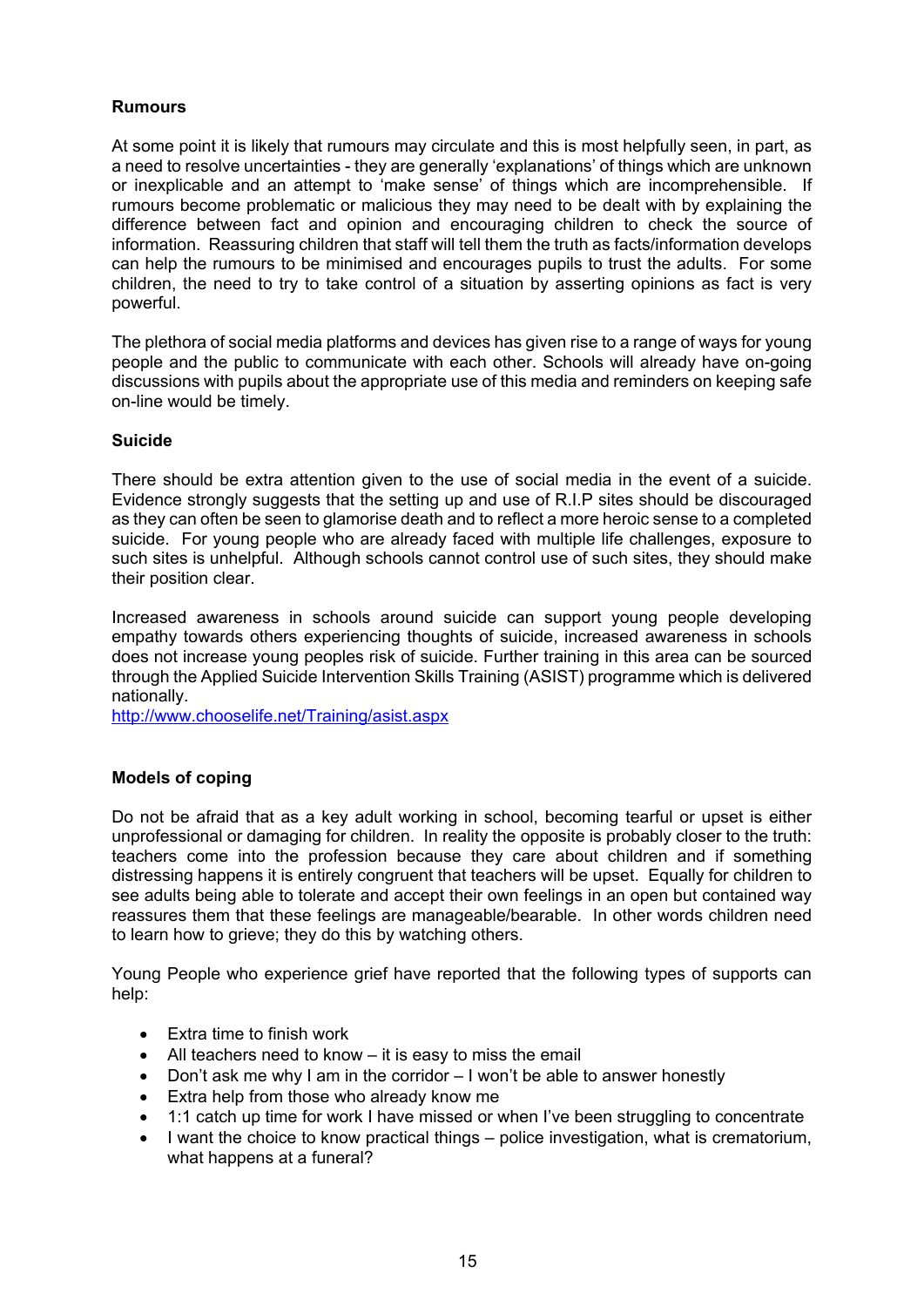- If people offer opportunities to talk/for support, young people can choose to take them if they are not offer it is unlikely a young person will be able to find the words to ask at this time
- Act out in very uninviting ways even someone shouting can be a way of asking for help

## **Support for staff**

Through time, some staff may request additional emotional support in relation to specific incidents. This can be accessed through the following routes:

Educational Institute of Scotland (EIS) and other relevant trade union organisations (members only)

West Lothian Council support

Occupational Health Counselling service. This can be accessed through discussion with relevant line managers.

The West Lothian Educational Psychology Service Sharepoint site also has some information about supporting Staff Wellbeing and can be accessed here:

[https://glowscotland.sharepoint.com/sites/WestLothianCouncil/wleps/SitePages/Staff-](https://glowscotland.sharepoint.com/sites/WestLothianCouncil/wleps/SitePages/Staff-Wellbeing.aspx)[Wellbeing.aspx](https://glowscotland.sharepoint.com/sites/WestLothianCouncil/wleps/SitePages/Staff-Wellbeing.aspx)

## **Additional Information – "Whole Community Approach to Supporting Loss and Bereavement" (West Lothian multi-agency Guidance)**

For more detailed information about the impact of grief and loss on children and young people, please refer to:

Whole Community approach to supporting Loss and Bereavement: [https://westlothian.gov.uk/media/29659/A-Whole-Community-Approach-to-Supporting-](https://westlothian.gov.uk/media/29659/A-Whole-Community-Approach-to-Supporting-Children-and-Young-People-with-Loss-and-Bereavement/pdf/Loss_and_Bereaveent_guide.pdf?m=636785710249100000)[Children-and-Young-People-with-Loss-and-](https://westlothian.gov.uk/media/29659/A-Whole-Community-Approach-to-Supporting-Children-and-Young-People-with-Loss-and-Bereavement/pdf/Loss_and_Bereaveent_guide.pdf?m=636785710249100000)[Bereavement/pdf/Loss\\_and\\_Bereaveent\\_guide.pdf?m=636785710249100000](https://westlothian.gov.uk/media/29659/A-Whole-Community-Approach-to-Supporting-Children-and-Young-People-with-Loss-and-Bereavement/pdf/Loss_and_Bereaveent_guide.pdf?m=636785710249100000)

There is also a significant range of additional resources outlined in this document for future reference.

The West Lothian Educational Psychology Service Sharepoint site provides further information to support schools in supporting young people with loss and bereavement and can be accessed here:

[https://glowscotland.sharepoint.com/sites/WestLothianCouncil/wleps/SitePages/Health-&-](https://glowscotland.sharepoint.com/sites/WestLothianCouncil/wleps/SitePages/Health-&-Wellbeing---Loss-&-Bereavement.aspx) [Wellbeing---Loss-&-Bereavement.aspx](https://glowscotland.sharepoint.com/sites/WestLothianCouncil/wleps/SitePages/Health-&-Wellbeing---Loss-&-Bereavement.aspx)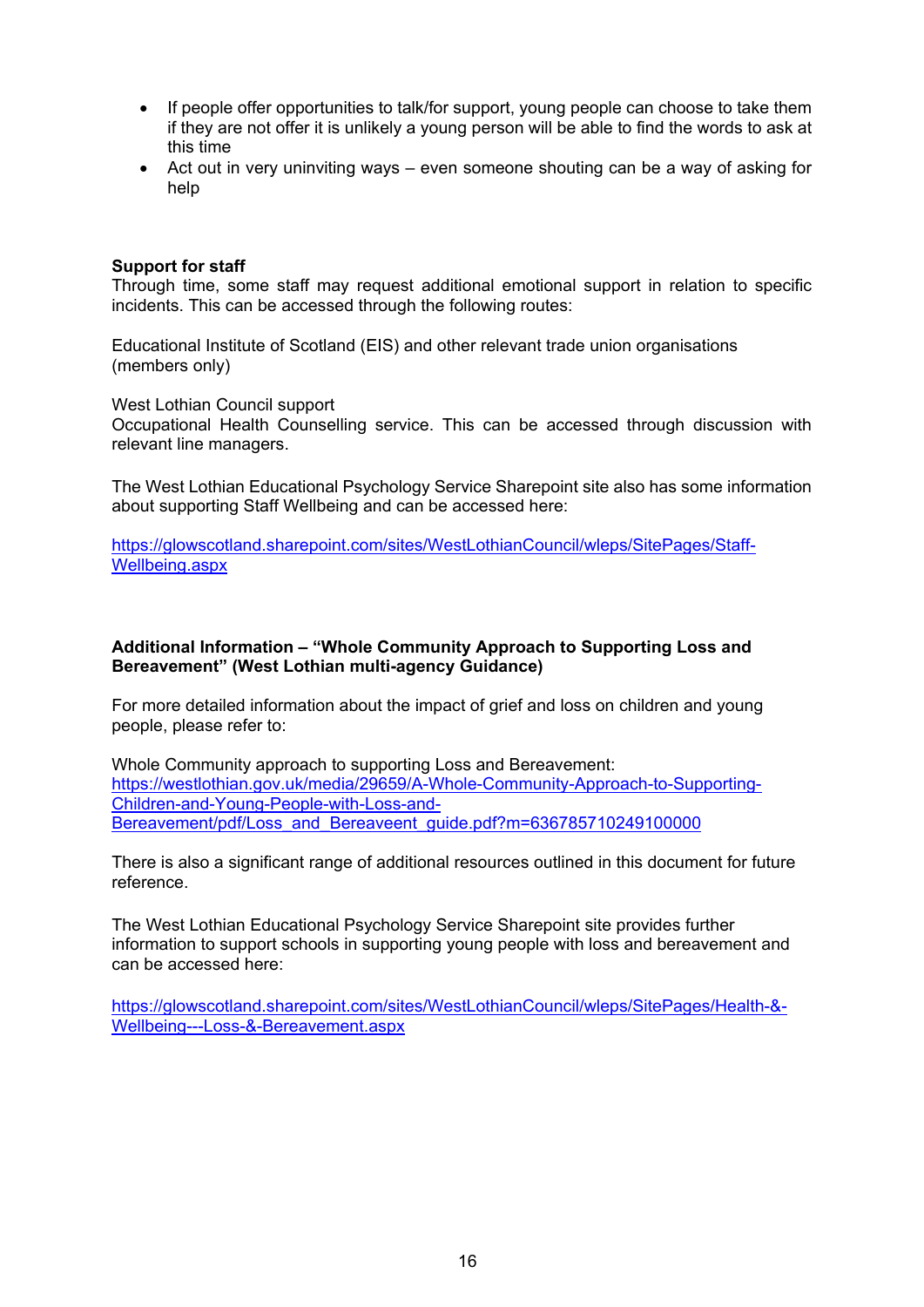# **Useful websites / Web Resources**

# **Training**

# Grief Matters

Grief Matters offers free bereavement awareness training aimed at staff who work directly with children and young people. It is a half day training covering the impact of bereavement on children and young people, and provides tools and ideas on how to work confidently with these children. Three training days are run throughout the year. Grief Matters is a service run through West Lothian Drug and Alcohol Service.

To register your interest in future dates please contact [enquiries@wldas.org](mailto:enquiries@wldas.org)

## Give us a Break!

Give us a Break! (GUAB) is an 8 week group programme for children and young people who are coping with change or loss in their lives, including family break-up and bereavement. GUAB uses a Solution Focused approach to help young people make sense of their experiences in a supportive environment with others who have gone through similar changes, while paying particular attention to their strengths and possibilities.

If you are interested in attending training to become a GUAB facilitator please contact the Educational Psychology Service on 01506 283130.

### [www.childbereavement.org.uk](http://www.childbereavement.org.uk/)

Child bereavement Charity (01494 446648) This charity offer specialised support, information and training to all those affected when a child dies, and when a child is bereaved of someone important in their lives.

### [www.chooselife.net](http://www.chooselife.net/)

Choose Life is Scotland's National Strategy and action plan to prevent suicide. The web site offers practical advice and support for people who are concerned about and affected by suicide. Training is available for people who are interested in preventing suicide through the ASIST (Applied Suicide Intervention Skills Training) and Safetalk programmes. Details can be found on the web-site.

## [www.handsonscotland.co.uk](http://www.handsonscotland.co.uk/)

NHS web-site with advice and support for children on a number of mental health and wellbeing issues including bereavement.

<http://www.nhs.uk/Livewell/Suicide/Documents/Help%20is%20at%20Hand.pdf> Help is at Hand: A resource for people bereaved by suicide.

[www.stopcyberbullying.org/take\\_action/take\\_a\\_stand\\_against\\_cyberbullying.html](http://www.stopcyberbullying.org/take_action/take_a_stand_against_cyberbullying.html) For more information on stopping cyber bullying including the role of pupils, parents and schools see above.

### [www.papyrus-uk.org](http://www.papyrus-uk.org/)

Papyrus is a voluntary UK organisation committed to the prevention of young suicide. Helpline 0870 170 4000

### [www.winstonswish.org/](http://www.winstonswish.org/)

Winstons wish works with children and young people who have suffered a bereavement. Helpline 0845 20 30 40 5